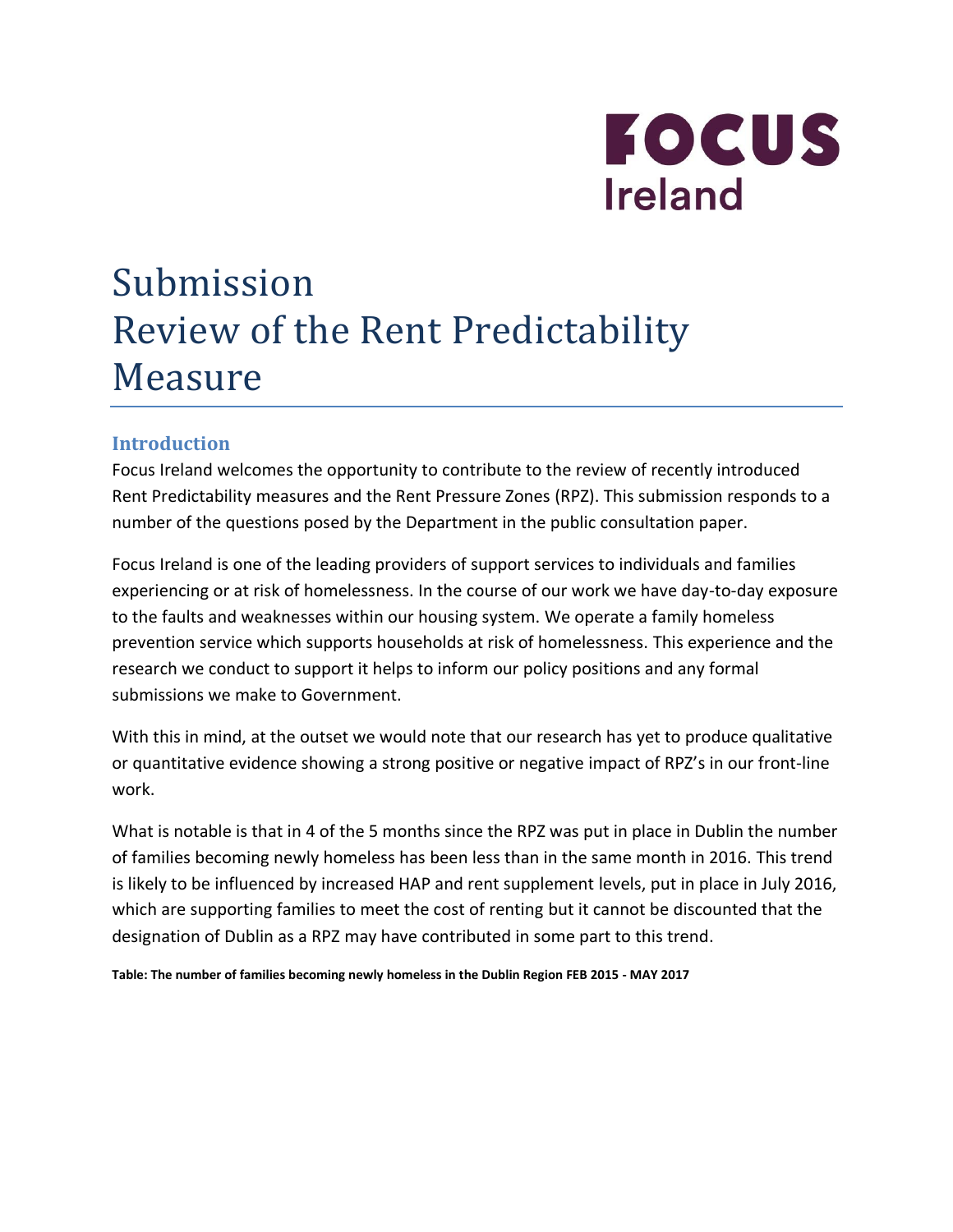

# **RPZ Designation Criteria**

The Department should consider the designation criteria as it relates to local electoral areas. We note that some areas miss out on RPZ status by a small margin. For example, in RTB analysis released in January 2017, Maynooth failed to secure a designation by a single percentage point, while Greystones missed out by 0.2%. $^{1}$  This is in spite of the fact that households are paying 44% above the national standardised rent.

While we understand the need for clarity in the designation process, it does seem unreasonable that in an area where households are paying 44% above the national standardised rent, tenants are not deemed eligible for rental protection on the basis of a fraction.

Local electoral areas can encompass large swathes of residential land, where rental prices can differ substantially. In the above example of Maynooth, for instance, rental averages impacting areas of high demand may be affected by areas with substantially lower rents. We are concerned that the LEA model does not sufficiently take into consideration disparities across regions. Similarly, we are concerned that the national standardised rent is too crude a measure to effectively protect tenants. The model does not accurately take into account regional contexts including: the cost of property, the cost of living, income.

### **Landlord criticism**

We are aware that many landlord representative bodies have expressed dissatisfaction with the rent predictability measures introduced in the Rental Strategy. We would caution the Department against heeding to any threats of a mass exodus from the market. It should be noted that the introduction of the Residential Tenancies Act in 2004 was met with significant criticism from this sector, yet the number of landlords operating in the market increased

 $\overline{a}$ 1 RTB data: http://www.rtb.ie/docs/default-source/rent-pressure-zones/summary-results-table.pdf?sfvrsn=2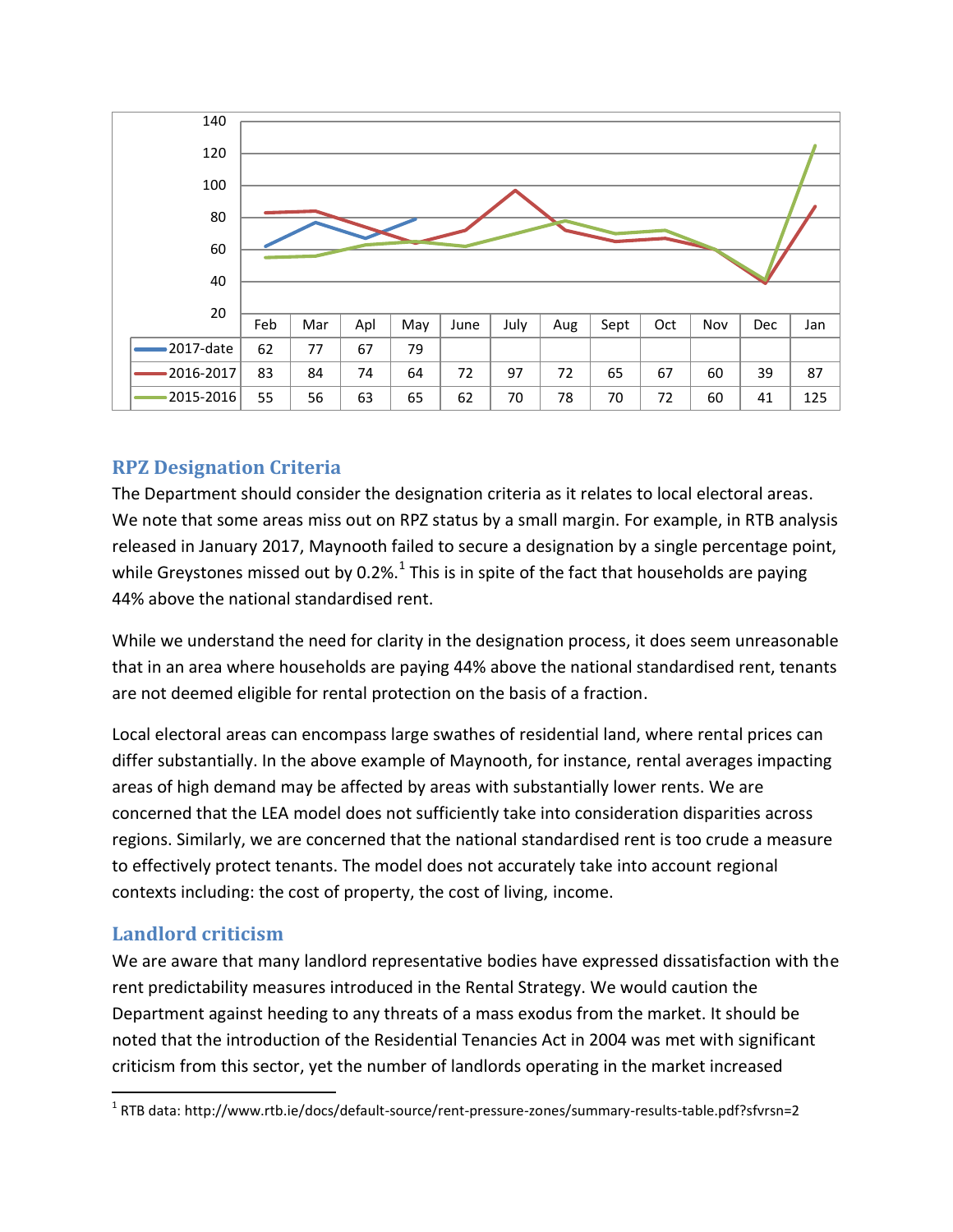substantially in the following years. Irish tenants deserve real security of tenure, and the only way to provide this is through strict regulation.

We would also be wary of allowing for larger rental increases to placate 'good landlords'. While it is true that some landlords did not increase their rents to the extent that others did, many households paying below market rents are still struggling significantly. Our continued reliance on the rental sector to provide housing to economically vulnerable families means many would be severely impacted if their rent was permitted to jump substantially. However, without any insight into the Department's definition of 'considerably below market rent', it is difficult to provide a robust response to this question.

#### **4% limit**

Focus Ireland and others have long advocated for rents to be linked to CPI. The 4% rate prioritises a continued increased return on capital investment to the landlord in the context of rents above a standardized national rent and with a significant history of rental return in the previous 18 months. A continued growth of 4% per annum having no regard to other factors in the economy such as wage stagnation can put families at risk of homelessness. However as noted above given that we have not seen this scenario play out and given that RPZ's were introduced so recently it seems more prudent to retain the current system while continuing to monitor for such negative effects.

#### **Implementation**

As noted above, we have not yet conducted research which would provide concrete evidence of the impacts of the RPZ or rent predictability measures to date. However, our front line advice and information staff have reported a number of cases whereby landlords attempted to raise the rent above the 4% limit. Once challenged on the legality of so doing, a small number proceeded to state that they were removing the property from the market. Although this information only relates to a small number of cases, it raises serious concerns about the implementation of rent predictability measures.

The above issues are exacerbated by the fact that no monitoring system has been put in place to ensure that landlords abide by the new legislation. The only option available to tenants is to refer a dispute to the Residential Tenancies Board, which tenants in precarious accommodation are understandably reluctant to do. The RTB has stated that it does not have a mandate to independently investigate rent levels or trigger an investigation if landlords register rents which exceed the statutory limits. We believe that this is gap in tenant protection which should be examined.